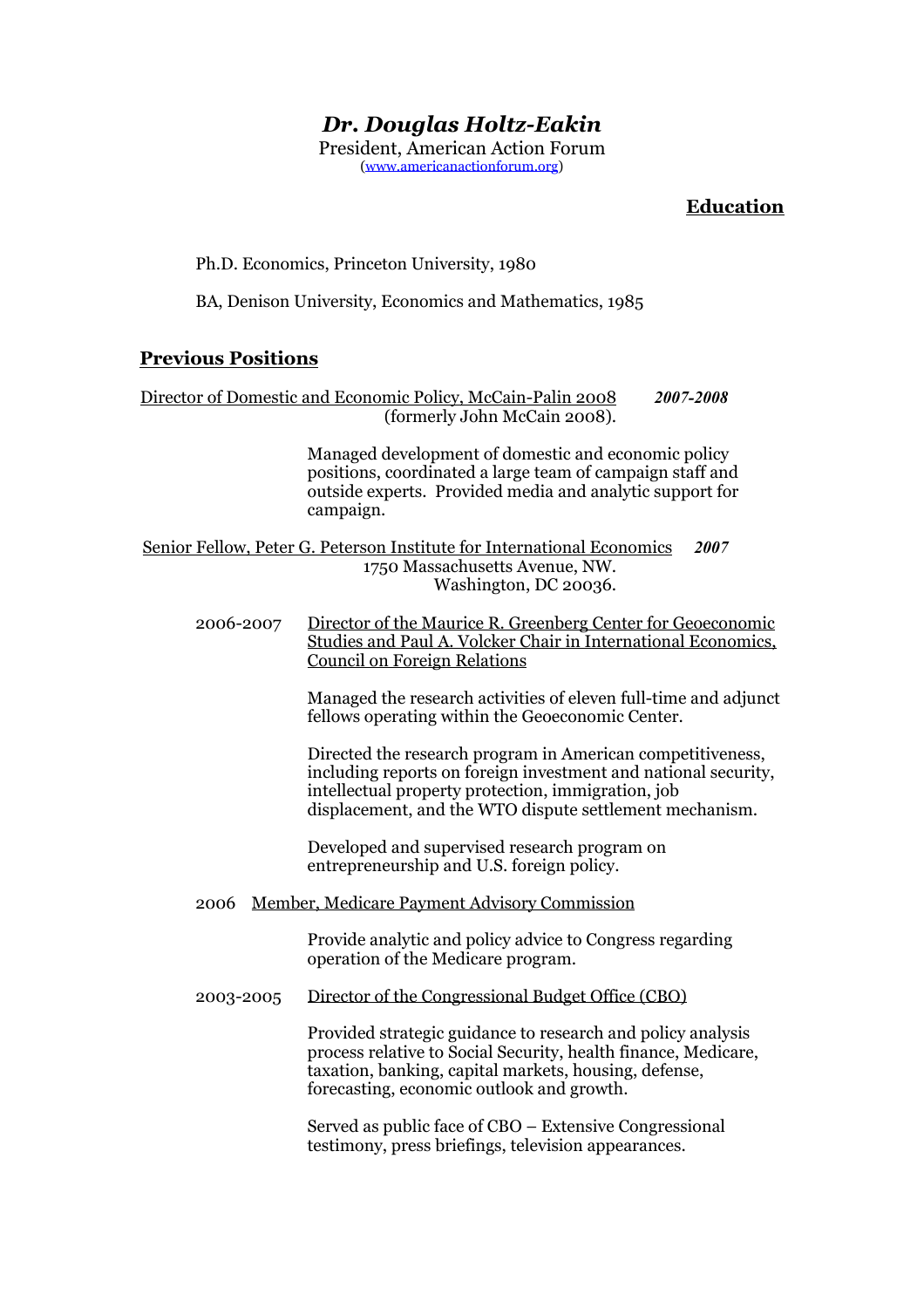|       | Provided direction and leadership to organization of 230<br>professional analysts and support personnel with an annual<br>budget of \$35M.                                              |
|-------|-----------------------------------------------------------------------------------------------------------------------------------------------------------------------------------------|
| 2003. | Chief Economist, President's Council of Economic Advisers,<br>Executive Office of the President                                                                                         |
|       | Organized and supervised professional staff of 30 economists<br>to provide economic and policy advice to the Council of<br>Economic Advisors and the Executive Office of the President. |
|       | Prepared and reviewed materials for President's nightly<br>briefing book.                                                                                                               |
|       | Participated in White House and interagency policy<br>development process.                                                                                                              |
| 1990. | Senior Staff Economist, Council of Economic Advisors,<br><b>Executive Office of the President</b>                                                                                       |

# **Academic Appointments**

| 2001-2005                                                                               | Trustee Professor of Economics, Syracuse University                                            |
|-----------------------------------------------------------------------------------------|------------------------------------------------------------------------------------------------|
| 1996-2005                                                                               | Associate Director, Maxwell Center for Policy Research,<br><b>Syracuse University</b>          |
| 1995-2005                                                                               | <b>Full Professor, Department of Economics, Syracuse</b><br>University                         |
| 1997-2001                                                                               | Chair, Department of Economics, Syracuse University                                            |
| 1990-1996                                                                               | Senior Research Associate, Maxwell Center for Policy<br>Research, Syracuse University          |
| 1990-1995                                                                               | <b>Associate Professor, Department of Economics, Syracuse</b><br>University                    |
| 1990.                                                                                   | <b>Assistant Professor, Department of Economics, Columbia</b><br>University                    |
| 1989.<br>Visiting Assistant Professor, Department of Economics, Princeton<br>University |                                                                                                |
| 1986-2005                                                                               | Faculty Research Fellow and Research Associate, National<br><b>Bureau of Economic Research</b> |
| 2001                                                                                    | Visiting Scholar, American Enterprise Institute                                                |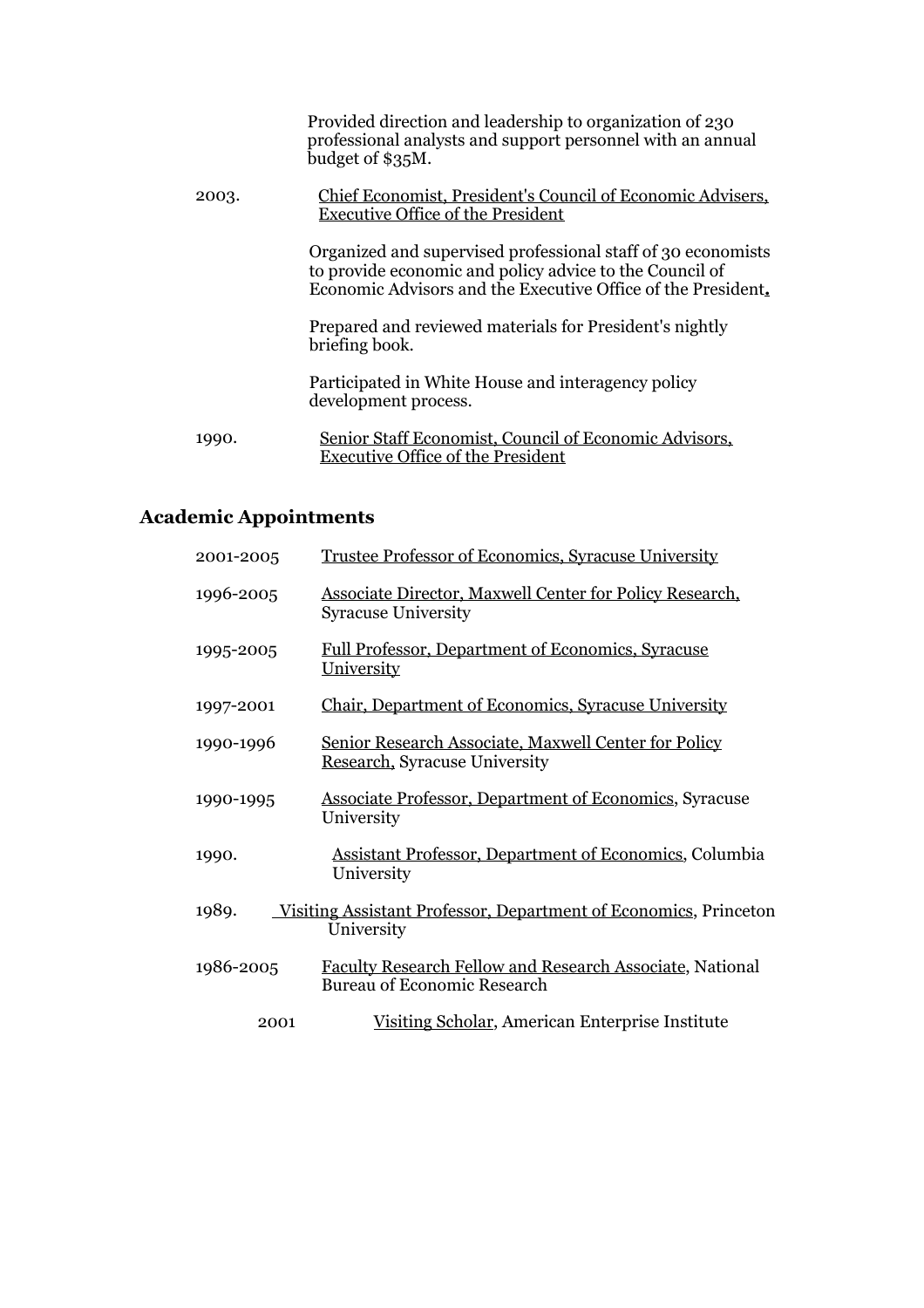### **Expert Congressional Testimony**

Testimony on How Budgetary Choices Affect Work, Saving, and Growth, September 13, 2006. Testimony before the Committee on the Budget, United States House of Representatives

Testimony on H.R. 5337, the Reform of National Security Reviews of Foreign Direct Investments Act, July 11, 2006. Testimony before the Committee on Energy and Commerce, United States House of Representatives

Testimony on S.3274: The Fairness in Asbestos Injury Resolution Act of 2006, June 7, 2006. Testimony before the Committee on the Judiciary, United States Senate

Testimony on Congress' Role in Federal Financial Management, May 25, 2006

Testimony before the Committee on Homeland Security and Governmental Affairs, United States Senate

Testimony on H.R. 5337, Reform of National Security Reviews of Foreign Direct Investments Act, May 17, 2006. Testimony before the Committee on Financial Services, United States House of Representatives

Testimony on Domestic Entitlements and the Federal Government, February 15, 2006. Testimony before the Committee on the Budget, United States House of Representatives

Testimony on Options for Social Security: Budgetary and Distributional Impacts, May 25, 2005. Testimony before the Committee on Finance, United States Senate

Testimony on CBO's Comments on H.R. 1071, a Bill on Subsidizing New Desalination Facilities, May 24, 2005. Testimony before the Subcommittee on Water and Power, Committee on Resources, U.S. House of Representatives

Testimony on the Individual Alternative Minimum Tax, May 23, 2005 Testimony before the Subcommittee on Taxation and IRS Oversight, Committee on Finance, United States Senate

Testimony on Implications of Demographic Changes for the Budget and the Economy, May 19, 2005. Testimony before the Committee on Ways and Means

Testimony on CBO's Appropriation Request for Fiscal Year 2006, May 11, 2005. Testimony before the Subcommittee on Legislative Branch, Committee on Appropriations, United States Senate

Testimony on the Cost and Financing of Long-Term Care Services, April 27, 2005. Testimony before the Subcommittee on Health, Committee on Energy and Commerce, U.S. House of Representatives

Testimony on Aligning the Costs and Benefits of the Housing Government-Sponsored Enterprises, April 21, 2005

Testimony on the Untaxed Business Sector, April 20, 2005. Testimony before the Committee on Ways and Means, U.S. House of Representatives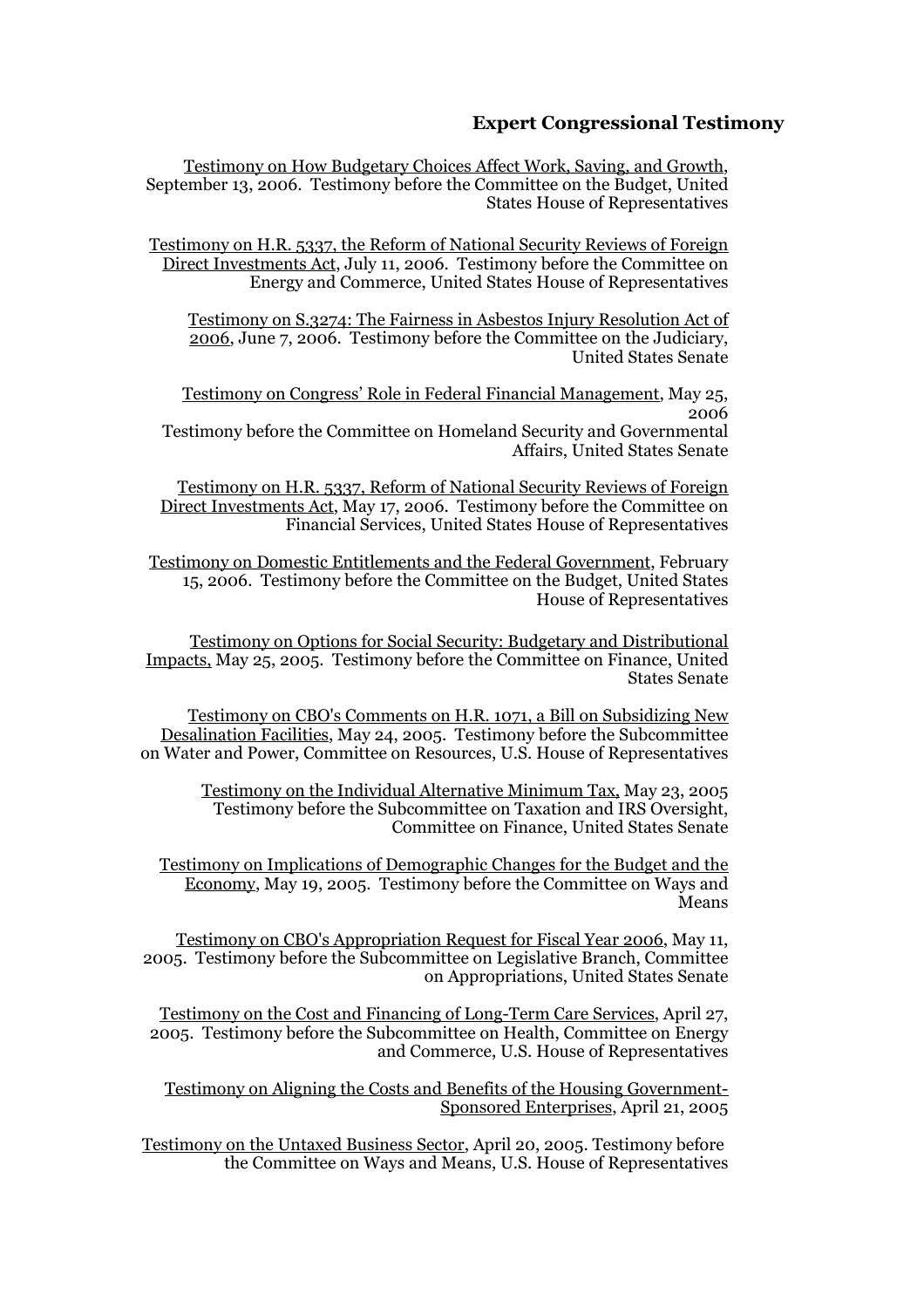Testimony on the Cost and Financing of Long-Term Care Services, April 19, 2005. Testimony before the Subcommittee on Health, Committee on Ways and Means, U.S. House of Representatives

Testimony on Federal Terrorism Reinsurance, April 14, 2005. Testimony before the Committee on Banking, Housing, and Urban Affairs, United States Senate

Testimony on Economic Relationships Between the United States and China, April 14, 2005. Testimony before the Committee on Ways and Means, U.S. House of Representatives

Testimony on a Review of CBO's Activities Under the Unfunded Mandates Reform Act, April 14, 2005. Testimony before the Subcommittee on Oversight of Government Management, the Federal Workforce, and the District of Columbia, Committee on Homeland Security and Governmental Affairs, United States Senate

Testimony on the Potential Costs Resulting from Increased Usage of Military Equipment in Ongoing Operations, April 6, 2005. Testimony before the Subcommittee on Readiness, Committee on Armed Services, U.S. House of Representatives

Testimony on the Review of CBO's Activities Under the Unfunded Mandates Reform Act, March 8, 2005. Testimony before the Committee on Government Reform, U.S. House of Representatives

Testimony on the Economic Costs of Long-Term Federal Obligations, February 16, 2005. Testimony before the Committee on the Budget, United States Senate

Testimony on Budgetary Perspectives on the Outlook for Social Security, February 9, 2005. Testimony before the Committee on the Budget, U.S. House of Representatives

Testimony on the Future of Social Security, February 3, 2005. Testimony before the Special Committee on Aging, United States Senate

Testimony on Alternative Perspectives on Social Security, February 2, 2005 Testimony before the Committee on Finance, United States Senate

Testimony on The Budget and Economic Outlook: Fiscal Years 2006 to 2015, February 1, 2005 . Testimony before the Committee on the Budget, United States Senate

Testimony on The Budget and Economic Outlook: An Update, September 8, 2004. Testimony before the Committee on the Budget, U.S. House of Representatives

Testimony on the Tax Code's Impact on the Reliability of Revenue Projections, July 22, 2004. Testimony before the Committee on the Budget, U.S. House of Representatives

Testimony on Economic and Budgetary Issues with Cash Prizes to Achieve NASA's Objectives, July 15, 2004. Testimony before the Subcommittee on Space and Aeronautics, Committee on Science, U.S. House of Representatives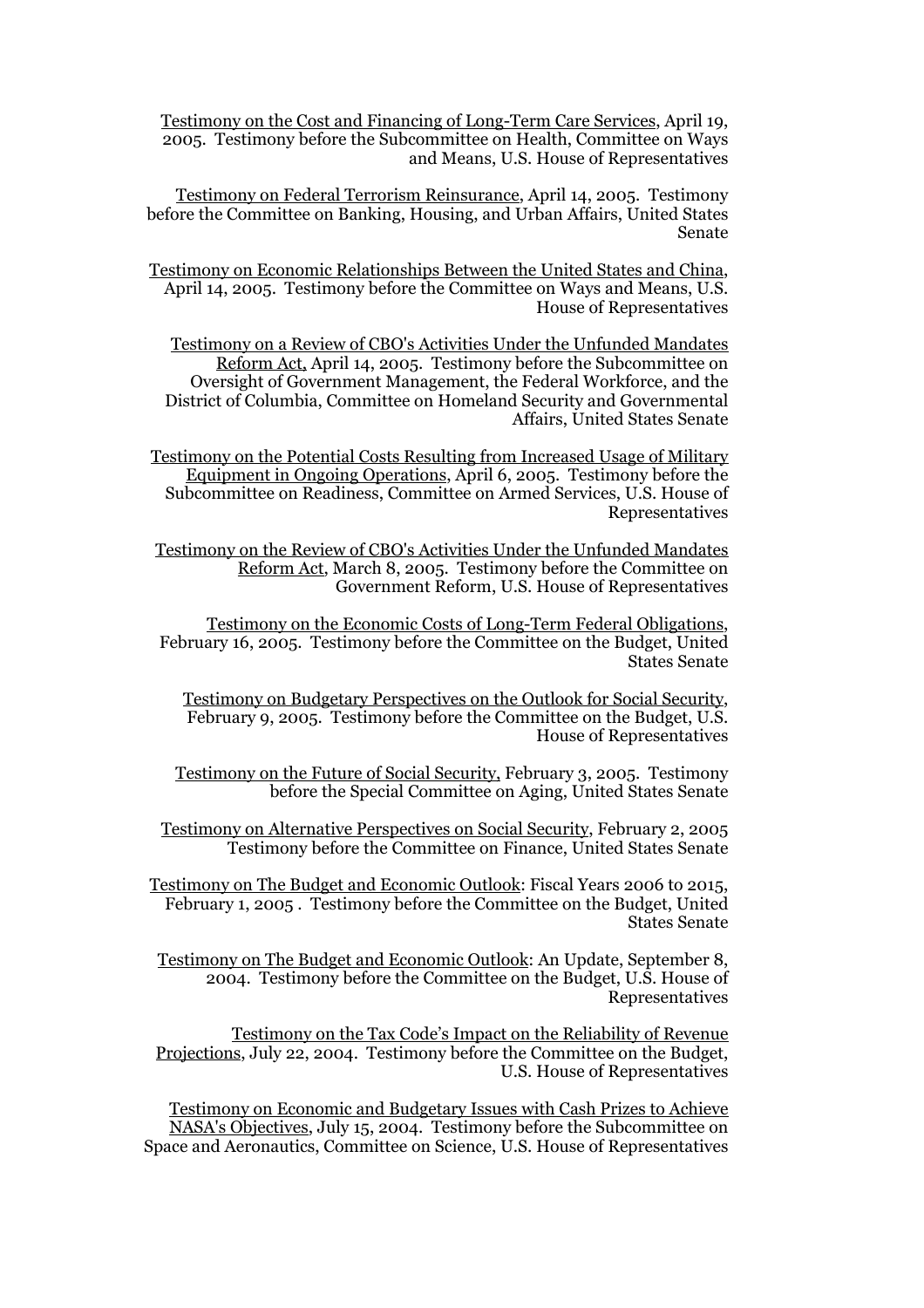Testimony on the Costs and Budgetary Treatment of Multilateral Financial Institutions' Activities, May 19, 2004. Testimony before the Committee on Banking, Housing, and Urban Affairs, United States Senate

Testimony on Medicare's Physician Fee Schedule, May 5, 2004. Testimony before the Subcommittee on Health, Committee on Energy and Commerce, U.S. House of Representatives

Testimony on Accounting for Employee Stock Options, April 28, 2004 Testimony before the Committee on Small Business and Entrepreneurship, United States Senate

Testimony on Accounting for Employee Stock Options, April 21, 2004 Testimony before the Subcommittee on Capital Markets, Insurance and Government Sponsored Enterprises, Committee on Financial Services, U.S. House of Representatives

Testimony on Estimating the Cost of the Medicare Modernization Act, March 24, 2004. Testimony before the Committee on Ways and Means, U.S. House of Representatives

 Testimony on Reforming the Federal Budget Process, March 23, 2004. Testimony before the Subcommittee on Legislative and Budget Process, Committee on Rules, U.S. House of Representatives

Testimony on the Uninsured and Rising Health Insurance Premiums, March 9, 2004. Testimony before the Subcommittee on Health, Committee on Ways and Means, U.S. House of Representatives

Testimony on CBO's Appropriation Request for Fiscal Year 2005, March 4, 2004. Testimony before the Subcommittee on Legislative Branch, Committee on Appropriations, United States Senate

Testimony on Health Care Spending and the Uninsured, January 28, 2004 Testimony before the Committee on Health, Education, Labor, and Pensions, United States Senate

Testimony before the Senate Budget Committee on the Budget and Economic Outlook: Fiscal Years 2005 to 2014, January 27, 2004. Testimony before the Committee on the Budget, United States Senate

Testimony before the House Budget Committee on the Budget and Economic Outlook: Fiscal Years 2005 to 2014, January 27, 2004. Testimony before the Committee on the Budget, U.S. House of Representatives

Testimony on the Ability of the U.S. Military to Sustain an Occupation in Iraq, November 5, 2003. Testimony before the Committee on Armed Services, U.S. House of Representatives

Testimony on the Chinese Exchange Rate and U.S. Manufacturing Employment, October 30, 2003. Testimony before the Committee on Ways and Means, U.S. House of Representatives

Testimony on Regulation of the Housing Government-Sponsored Enterprises, October 23, 2003. Testimony before the Committee on Banking, Housing, and Urban Affairs, United States Senate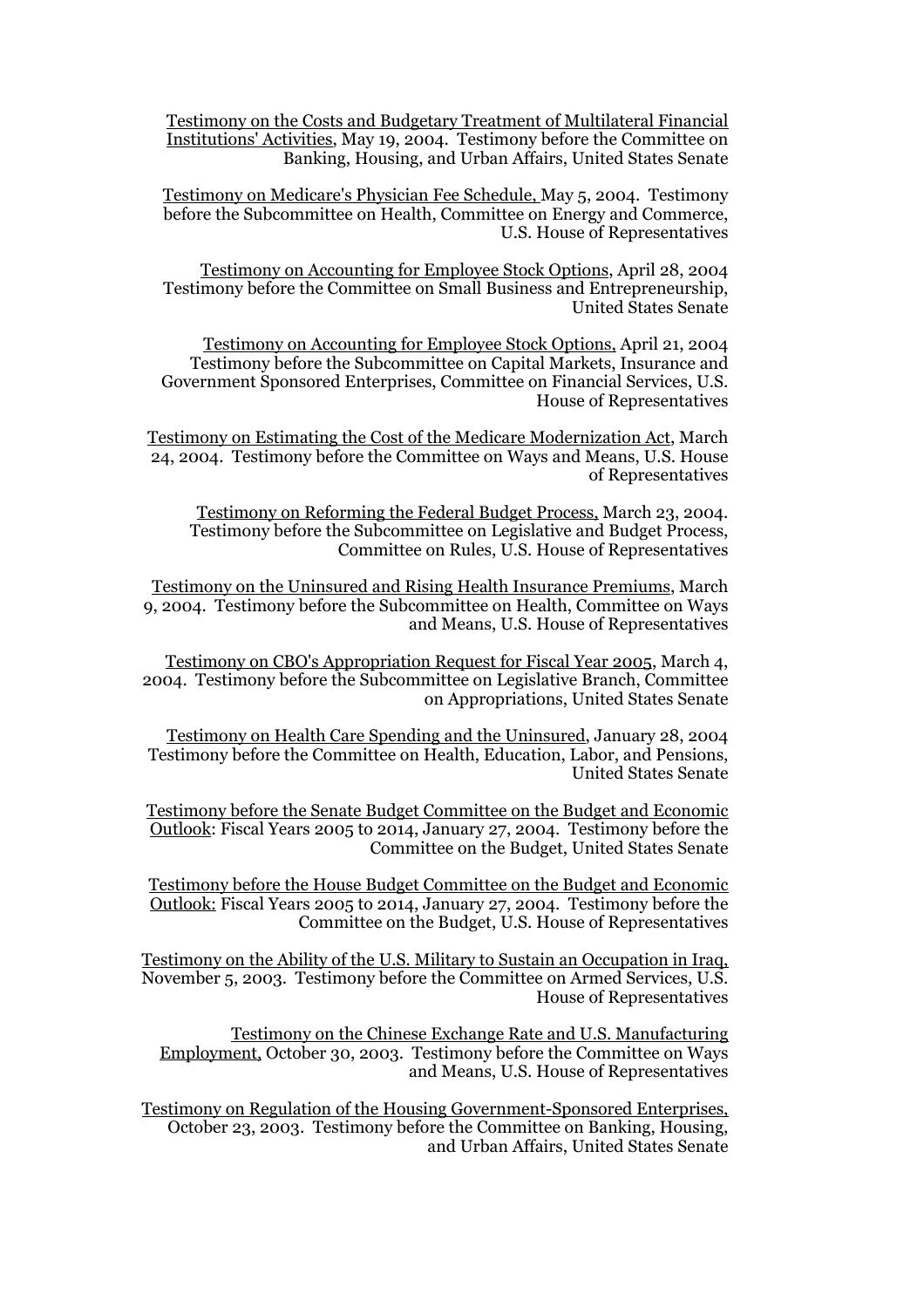Testimony on the Long-Term Implications of Current Defense Plans, October 16, 2003. Testimony before the Committee on the Budget, U.S. House of Representatives

Testimony on The Budget and Economic Outlook: An Update, September 4, 2003. Testimony before the Committee on the Budget, U.S. House of Representatives

Testimony on CBO's Assessment of the Air Force's Plan to Acquire 100 Boeing Tanker Aircraft, September 4, 2003. Testimony before the Committee on Armed Services, United States Senate

Testimony on The Budget and Economic Outlook: An Update, September 3, 2003. Testimony before the Committee on the Budget, United States Senate

Testimony on CBO's Assessment of the Air Force's Plan to Acquire 100 Boeing Tanker Aircraft, September 3, 2003. Testimony before the Committee on Commerce, Science, and Transportation, United States Senate

Testimony on the Economic Costs of Long-Term Federal Obligations, July 24, 2003. Testimony before the Committee on the Budget, U.S. House of Representatives

Testimony on CBO's Activities Under the Unfunded Mandates Reform Act, July 16, 2003. Testimony before the Subcommittee on Technology and the House Committee on Rules, U.S. House of Representatives

Testimony on Unauthorized Appropriations and Senate Resolution 173, July 9, 2003. Testimony before the Committee on Rules and Administration, United States Senate

Testimony on Congestion Pricing for Highways, May 6, 2003. Testimony before the Joint Economic Committee, U.S. Congress

Testimony on Medicare's Long-Term Financial Condition, April 10, 2003 Testimony before the Joint Economic Committee, Congress of the United **States** 

Testimony on CBO's Appropriation Request for Fiscal Year 2004, April 9, 2003. Testimony before the Subcommittee on Legislative, Committee on Appropriations, U.S. House of Representatives

Testimony on Prescription Drug Coverage and Medicare's Fiscal Challenges, April 9, 2003. Testimony before the Committee on Ways and Means, U.S. House of Representatives

Testimony on the Cost of Providing Retirement Annuities and Veterans' Disability Compensation to Certain Retirees of the Uniformed Services, March 27, 2003. Testimony before the Subcommittee on Personnel, Committee on Armed Services, United States Senate

Testimony on CBO's Appropriation Request for Fiscal Year 2004, March 27, 2003. Testimony before the Subcommittee on Legislative Branch, Committee on Appropriations, United States Senate

Testimony on An Analysis of the President's Budgetary Proposals for Fiscal Year 2004, March 25, 2003. Testimony before the Committee on the Budget, U.S. House of Representatives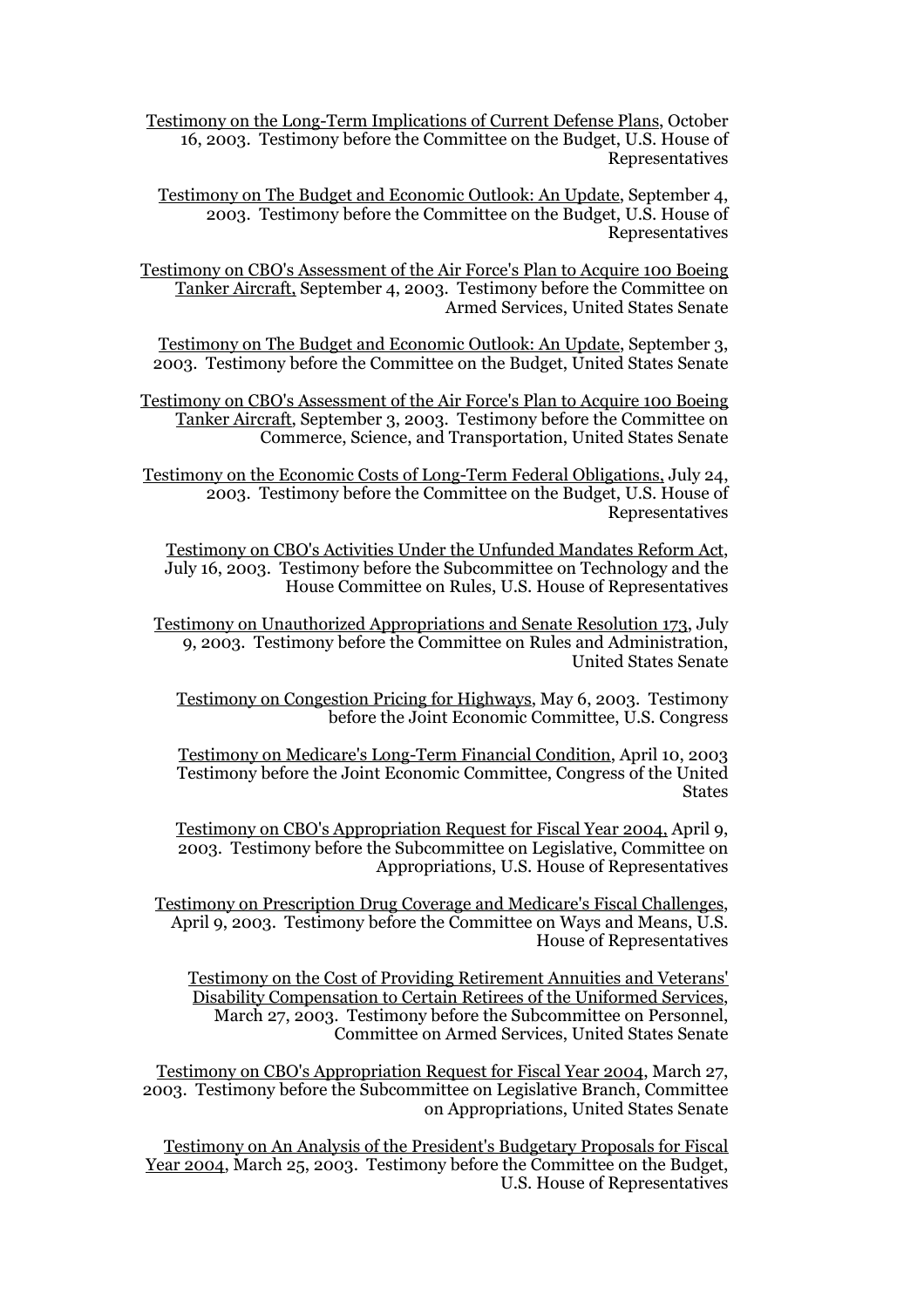Testimony on the Medicare Challenge: It's Not Just About Prescription Drugs, March 20, 2003. Testimony before the Special Committee on Aging, United States Senate

### **Professional Activities**

| 1998-2003        | Editor, National Tax Journal.                      |
|------------------|----------------------------------------------------|
| 1997-1999        | Co-Editor, Journal of Human Resources.             |
| 2005-<br>present | Fellow, National Academy of Public Administration. |

Referee for: American Economic Review, Cambridge University Press, Eastern Economic Journal, Econometrica, Econometric Reviews, Economic Development Quarterly, Economic Inquiry, Economic Journal, Economics and Politics, Industrial and Labor Relations Review, International Economic Review, International Review of Economics and Finance, Journal of Applied Econometrics, Journal of Business and Economic Statistics, Journal of Econometrics, Journal of Economic Education, Journal of Economic Geography, Journal of Economic Growth, Journal of Economic Literature, Journal of Human Resources, Journal of Labor Economics, Journal of Macroeconomics, Journal of Monetary Economics, Journal of Money, Credit and Banking, Journal of Policy Analysis and Management, Journal of Productivity Analysis, Journal of Public Economics, Journal of Urban Economics, National Academy of Science, National Science Foundation, Oxford Economics Papers, Papers in Regional Science, Public Finance Quarterly, Quarterly Journal of Business and Economics, Quarterly Journal of Economics, Regional Science and Urban Economics, Review of Economics and Statistics, Review of Economic Studies, Science, Small Business Economics, Urban Studies, and The World Bank.

# **Editorial/Review Boards**

| 2003-2005 | Editorial Board, Public Budgeting and Finance                             |
|-----------|---------------------------------------------------------------------------|
| 2000-2001 | <b>Editorial Board, Small Business Economics</b>                          |
| 2000-2001 | Editorial Board, Journal of Entrepreneurial Finance and<br>Ventures       |
| 1999-2001 | Board of Editors, Journal of Sports Economics                             |
| 1997-2001 | Associate Editor, Regional Science and Urban Economics                    |
| 1995-2001 | Editorial Board, Public Works Management and Policy                       |
| 1994-2001 | Editorial Board, <i>Economics and Politics</i>                            |
| 1996-1998 | Panelist, Economic Advisory Panel National Science<br>Foundation          |
| 1995      | Panelist, National Science Foundation, Civil Infrastructure<br>Initiative |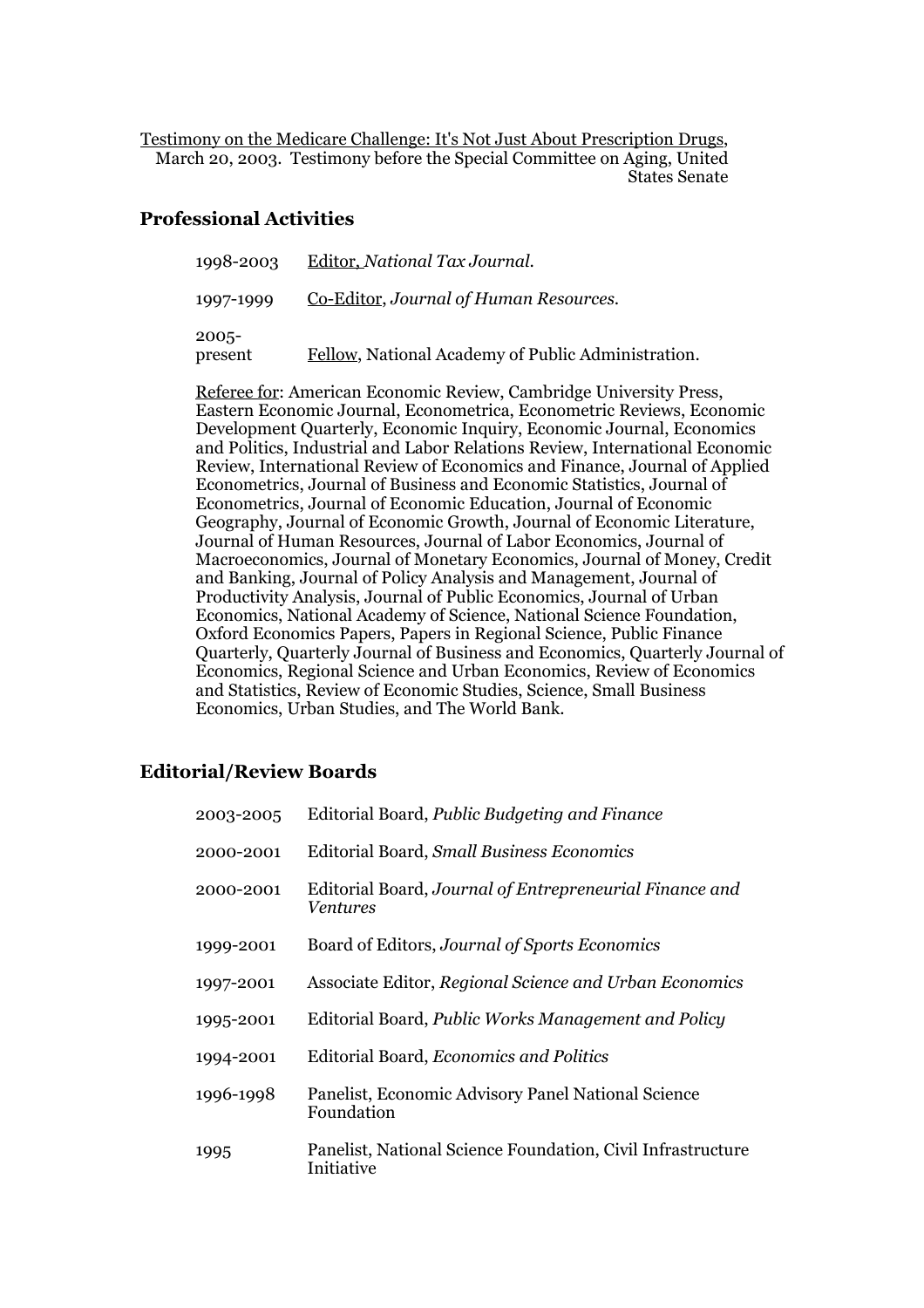1994 Technical Advisory Committee, Federal Infrastructure Strategy, Federal Highway Administration

#### **Publications in Professional Journals**

Holtz-Eakin, Douglas. 2007. "The Fed and an Uncertain Fiscal Future" The Cato Journal 27(2)(Spring, Summer):1-11.

Holtz-Eakin, Douglas, and Donald Bruce. 2001. "Who are the Entrepreneurs? Evidence from Taxpayer Data." The Journal of Entrepreneurial Finance and Business Ventures 1(1):1-10.

Holtz-Eakin, Douglas. 2000. "Public Policy and Entrepreneurship." Small Business Economics 15(4) (December):283-291.

Holtz-Eakin, Douglas, John W. Phillips, and Harvey S. Rosen. 2001. "Estate Taxes, Life Insurance, and Small Business." Review of Economics and Statistics 83(1) (February):52-63. (Revised from 1999, NBER Working Paper No. 7360, Cambridge, MA: National Bureau of Economic Research).

Holtz-Eakin, Douglas, Harvey S. Rosen, and Robert Weathers. 2000. "Horatio Alger Meets the Mobility Tables." Small Business Economics 14(4) (June): 243-74. (Also from 2000, NBER Working Paper No. 7619, Cambridge, MA: National Bureau of Economic Research).

Carroll, Robert, Douglas Holtz-Eakin, Mark Rider, and Harvey S. Rosen. 2000. "Income Taxes and Entrepreneurs' Use of Labor." Journal of Labor Economics 18(2) (April):324-351. (Also in 2000, NBER Working Paper No. 6578, Cambridge, MA: National Bureau of Economic Research).

Dunn, Thomas A., and Douglas Holtz-Eakin. 2000. "Financial Capital, Human Capital, and the Transition to Self-Employment: Evidence from Intergenerational Links." Journal of Labor Economics 18(2) (April):282-305. (Also in 2000, NBER Working Paper No. 5622, Cambridge, MA: National Bureau of Economic Research).

Carroll, Robert, Douglas Holtz-Eakin, Mark Rider, and Harvey S. Rosen. 2000. "Personal Income Taxes and Growth of Small Firms." NBER Working Paper No. 7980, Cambridge, MA: National Bureau of Economic Research.

Bruce, Donald, and Douglas Holtz-Eakin. 1999. "Fundamental Tax Reform and Residential Housing." Journal of Housing Economics 8(4) (December):249-271. Burkhauser, Richard V., Douglas Holtz-Eakin, and Stephen E. Rhody. 1997.

"Labor Earnings Mobility and Inequality in the United States and Germany during the Growth Years of the 1980s." International Economic Review 38(4) (November):775-794. (Also from 1997, NBER Working Paper No. 5988, Cambridge, MA: National Bureau of Economic Research).

Holtz-Eakin, Douglas, Mary E. Lovely. 1997. "Scale Economies, Returns to Variety and the Productivity of Public Infrastructure." NBER Working Paper No. 5295, Cambridge, MA: National Bureau of Economic Research.

Holtz-Eakin, Douglas, John R. Penrod, and Harvey S. Rosen. 1996. "Health Insurance and the Supply of Entrepreneurs." Journal of Public Economics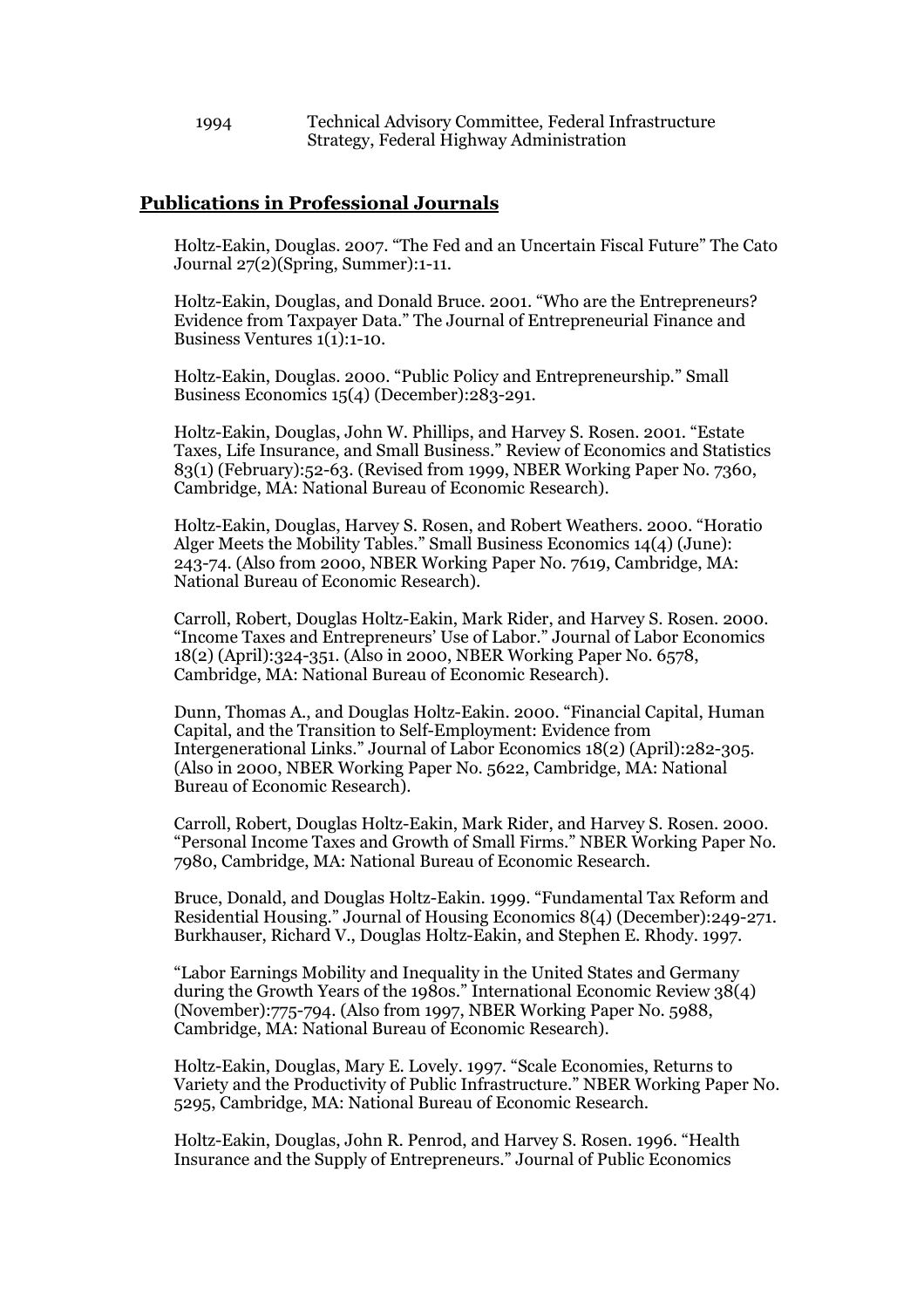62(1-2) (October):209-235. (Revised from 1994, NBER Working Paper No. 4880, Cambridge, MA: National Bureau of Economic Research).

Holtz-Eakin, Douglas. 1996. "Fundamental Tax Reform and State and Local Governments." National Tax Journal XLIX(3) (September):475-486.

Holtz-Eakin, Douglas. 1996. "Consumption-Based Tax Reform and the State-Local Sector: A Study for the American Tax Policy Institute." The American Journal of Tax Policy 13(1) (Spring):115-143.

Holtz-Eakin, Douglas, and Mary E. Lovely. 1996. "Scale Economies, Returns to Variety and the Productivity of Public Capital." Regional Science and Urban Economics 26:105-123.

Holtz-Eakin, Douglas, and Mary E. Lovely. 1996. "Technological Linkages, Market Structure, and Optimum Production Policies." Journal of Public Economics 61:73-86.

Holtz-Eakin, Douglas, and Amy E. Schwartz. 1995. "Infrastructure in a Structural Model of Economic Growth." Regional Science and Urban Economics 25:131-151. (Revised from 1994, NBER Working Paper No. 4824, Cambridge, MA: National Bureau of Economic Research).

Holtz-Eakin, Douglas. 1995. "Should Small Businesses Be Tax-Favored?" National Tax Journal XLVII(3) (September):387-395.

Holtz-Eakin, Douglas, and Amy E. Schwartz. 1995. "Spatial Productivity Spillovers from Public Infrastructure: Evidence from State Highways." International Tax and Public Finance 2:459-468.

Holtz-Eakin, Douglas, and Thomas M. Selden. 1995. "Stoking the Fires? CO

Emissions and Economic Growth." Journal of Public Economics 57(1):85-101. (Revised from 1992, NBER Working Paper No. 4248, Cambridge, MA: National Bureau of Economic Research).

Holtz-Eakin, Douglas, Harvey S. Rosen, and Schuyler Tilly. 1994. "Intertemporal Analysis of State and Local Government Spending: Theory and Tests." Journal of Urban Economics, Vol. 35, 1994, pp. 159-174. (Also from 1994, NBER Working Paper No. 4261, Cambridge, MA: National Bureau of Economic Research).

Holtz-Eakin, Douglas. 1994. "Public Sector Capital and the Productivity Puzzle." Review of Economics and Statistics 76(1) (February):12-21.

Holtz-Eakin, Douglas, David Joulfaian, and Harvey S. Rosen. 1994. "Entrepreneurial Decisions and Liquidity Constraints." Rand Journal of Economics 23(2) (Summer):334-347. (Also from 1994, NBER Working Paper No. 4526, Cambridge, MA: National Bureau of Economic Research).

Holtz-Eakin, Douglas, David Joulfaian, and Harvey S. Rosen. 1994. "Sticking it Out: Entrepreneurial Survival and Liquidity Constraints." Journal of Political Economy (February):53-75. (Also from 1993, NBER Working Paper No. 4494, Cambridge, MA: National Bureau of Economic Research).

Holtz-Eakin, Douglas. 1993. "Solow and the States: Capital Accumulation, Productivity, and Economic Growth." National Tax Journal XLVI(4) (December):425-440. (Revised from 1992, NBER Working Paper No. 4144, Cambridge, MA: National Bureau of Economic Research).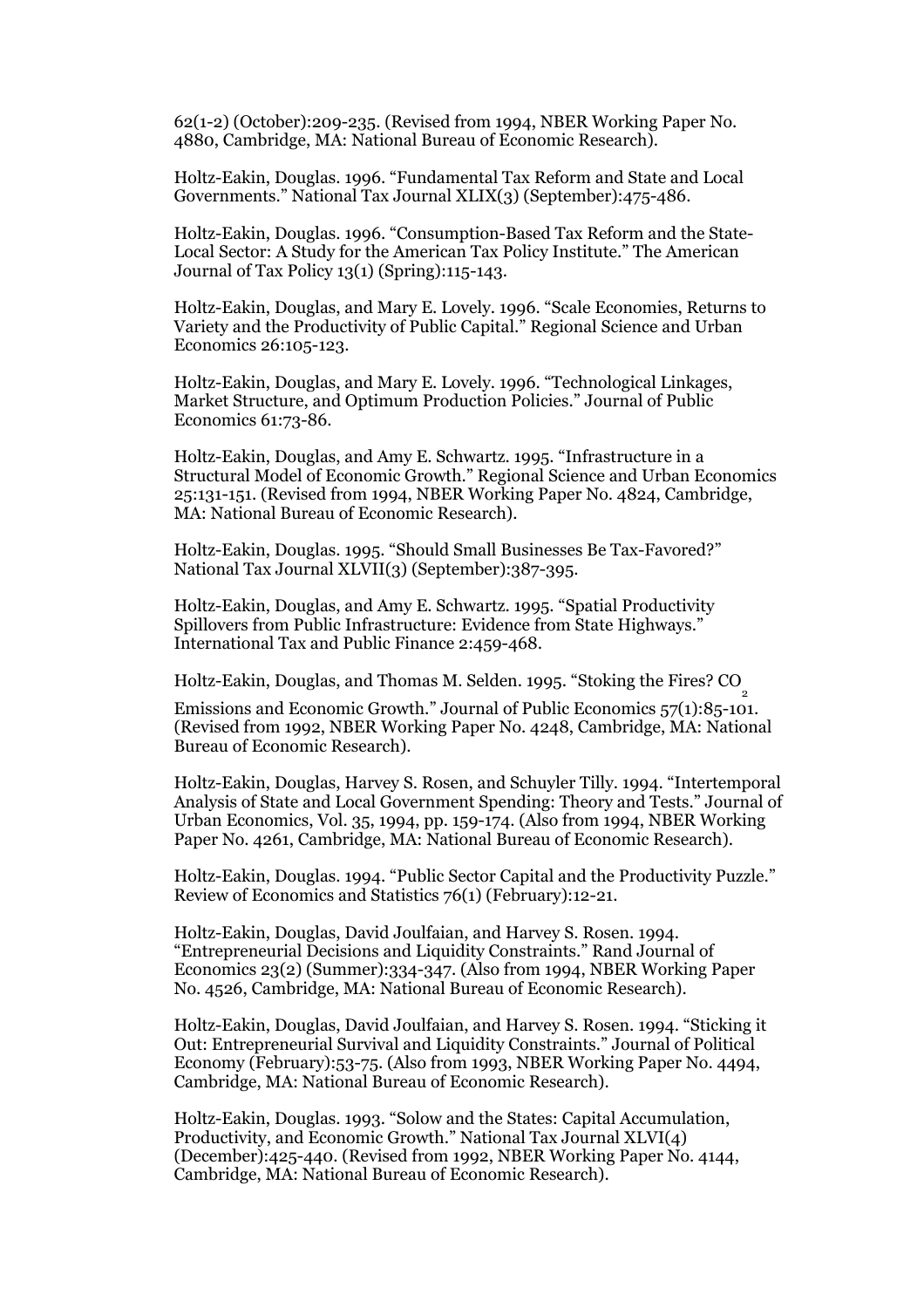Holtz-Eakin, Douglas. 1993. "State-Specific Estimates of State and Local Government Capital." Regional Science and Urban Economics 23(2) (April): 185-210.

Holtz-Eakin, Douglas, David Joulfaian, and Harvey S. Rosen. 1993. "The Carnegie Conjecture: Some Empirical Evidence." Quarterly Journal of Economics CVIII(2) (May):413-436. (Also from 1993, NBER Working Paper No. 4118, Cambridge, MA: National Bureau of Economic Research).

Holtz-Eakin, Douglas, and Harvey S. Rosen. 1993. "Municipal Construction Spending: An Empirical Examination." Economics and Politics (March):61-84. (Also from 1993, NBER Working Paper No. 2989, Cambridge, MA: National Bureau of Economic Research).

Holtz-Eakin, Douglas. 1992. "Elections and Aggregation: Interpreting Econometric Analyses of Local Governments." Public Choice (74):17-42.

Holtz-Eakin, Douglas. 1991. "Bond Market Conditions and State-Local Capital Spending," National Tax Journal 44(4) (December):105-120.

Holtz-Eakin, Douglas, and Harvey S. Rosen. 1991. "Municipal Labor Demand under Uncertainty: An Econometric Approach." Journal of Labor Economics 9(3) (July):276-293.

Holtz-Eakin, Douglas, and Harvey S. Rosen. 1990. "Federal Deductibility and Local Property Tax Rates." Journal of Urban Economics 27(3) (May):269-284.

Holtz-Eakin, Douglas, and Harvey S. Rosen. 1989. "The 'Rationality' of Municipal Capital Spending: Evidence from New Jersey." Regional Science and Urban Economics pp. 517-536.

Holtz-Eakin, Douglas, Whitney K. Newey, and Harvey S. Rosen. 1989. "The Revenues-Expenditures Nexus: Evidence from Local Government Data." International Economic Review 30(2) (May):415-429. (Also from 1989, NBER Working Paper No. 2180, Cambridge, MA: National Bureau of Economic Research).

Holtz-Eakin, Douglas. 1988. "The Line Item Veto and Public Sector Budgets: Evidence from the States." Journal of Public Economics 36(3) (August):269-292. Holtz-Eakin, Douglas, Whitney K. Newey, and Harvey S. Rosen. 1988.

"Estimating Vector Autoregressions with Panel Data." Econometrica 56(6) (November):1371-1395.

 Holtz-Eakin, Douglas. 1988. "Testing for Individual Effects in Autoregressive Models." Journal of Econometrics 39:297-307.

Holtz-Eakin, Douglas. 1986. "Unobserved Tastes and the Determination of Municipal Services." National Tax Journal 39(4) (December):527-532.

Blinder, Alan S., and Douglas Holtz-Eakin. 1984. "Public Opinion and the Balanced Budget." The American Economic Review, Papers and Proceedings 74(2) (May):144-149. (Also from 1984, NBER Working Paper No. 1234, Cambridge, MA: National Bureau of Economic Research).

Rosen, Harvey S., Kenneth T. Rosen, and Douglas Holtz-Eakin. 1984. "Housing Tenure, Uncertainty, and Taxation." Review of Economics and Statistics 66(3)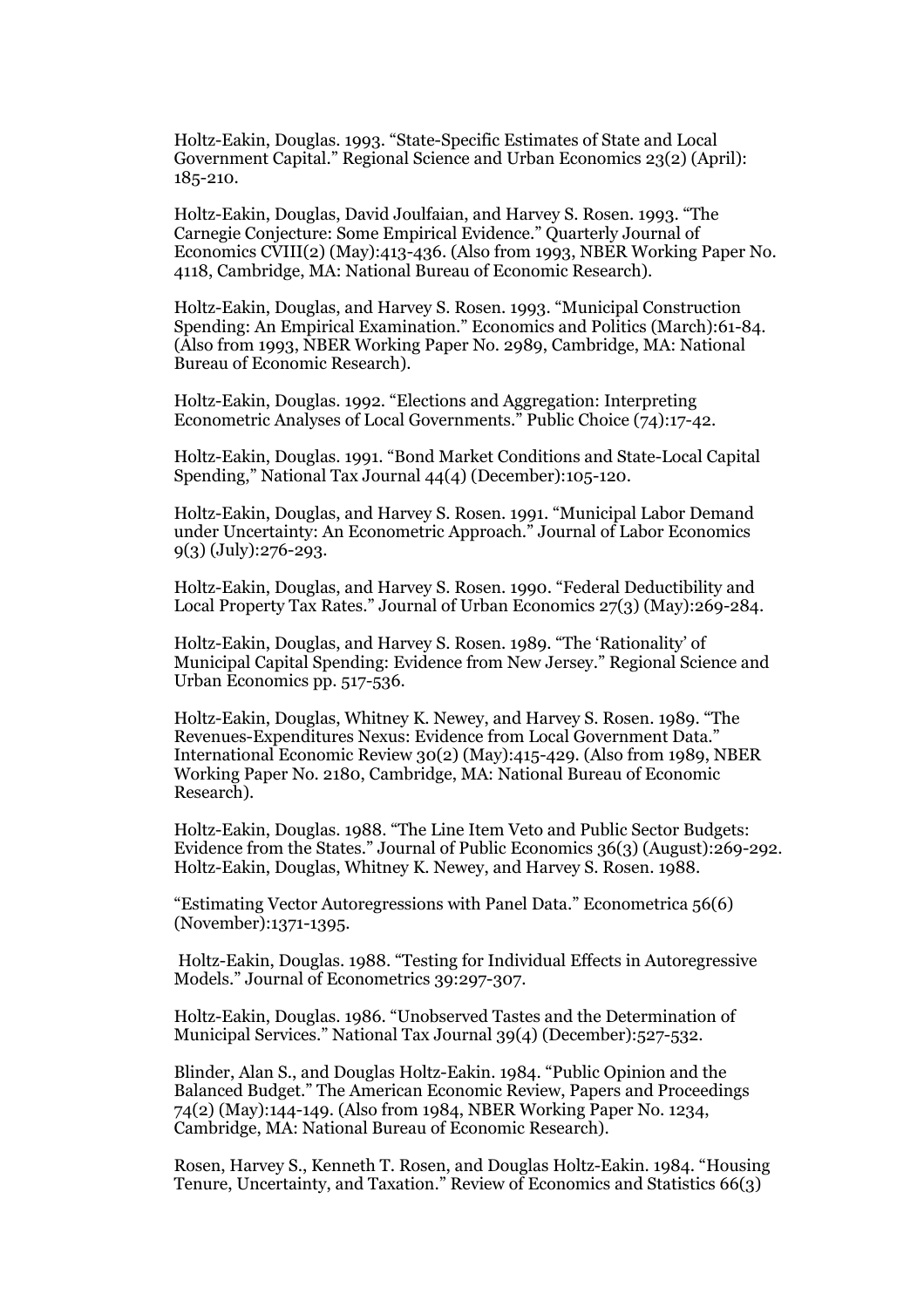(August): 405-416. (Also from 1984, NBER Working Paper No. 1168, Cambridge, MA: National Bureau of Economic Research).

#### **Other Publications**

Holtz-Eakin, Douglas. "Why Redefining the Federal Budget Deficit will not Work." Financial Times. October 27, 2006.

Holtz-Eakin, Douglas. "The Case for the Consumption Tax." Tax Notes. October 23, 2006.

Holtz-Eakin, Douglas. "Open Markets Start at Home." WashingtonPost.com. August 17, 2006.

Holtz-Eakin, Douglas. "You Can't be CFIUS." Wall Street Journal. July 13, 2006.

Holtz-Eakin, Douglas. "Why We Should Think Twice about 'Net Neutrality.'" Financial Times. March 16, 2006.

Holtz-Eakin, Douglas. "How to Determine Whether the War is Worth it." Financial Times. February 14, 2006.

Holtz-Eakin, Douglas. "Look Out! Here Comes Another Unrealistic Budget." Washington Post. February 5, 2006.

Holtz-Eakin, Douglas, and Harvey S. Rosen. 2004. Public Policy and the Economics of Entrepreneurship. Cambridge, MA: MIT Press.

Black, Dan, Douglas Holtz-Eakin, and Stuart S. Rosenthal. 2001. "Racial Minorities and the Geography of Self-Employment." In William G. Gale and Janet Rothenberg Pack (eds.), Brookings Wharton Papers on Urban Affairs 2001. Washington, DC: Brookings Institute Press, pp. 245-286.

Carroll, Robert, Douglas Holtz-Eakin, Mark Rider, and Harvey S. Rosen. 2001. "Personal Income Taxes and the Growth of Small Firms." In James M. Poterba (ed.), Tax Policy and the Economy, Volume 15. Cambridge, MA: MIT Press. (Revised from 2000, NBER Working Paper No. 7980, Cambridge, MA: National Bureau of Economic Research).

Holtz-Eakin, Douglas, and Donald Bruce. 2001. "Will A Consumption Tax Kill the Housing Market?" In Kevin A. Hassett and R. Glenn Hubbard (eds.), Transition Costs of Fundamental Tax Reform. Washington, DC: The AEI Press, pp. 96-114.

Holtz-Eakin, Douglas, and Donald Marples. 2001. "Distortion Costs of Taxing Wealth Accumulation: Income Versus Estate Taxes." NBER Working Paper No. 8261, Cambridge, MA: National Bureau of Economic Research.

Holtz-Eakin, Douglas, and Donald Bruce. 2001. "Who are the Entrepreneurs? Evidence from Taxpayer Data." Journal of Entrepreneurial Finance and Business Ventures 1(1):1-10.

Meyer, Bruce D., and Douglas Holtz-Eakin. 2001. Making Work Pay: The Earned Income Tax Credit and Its Impact on America's Families. New York: Russell Sage.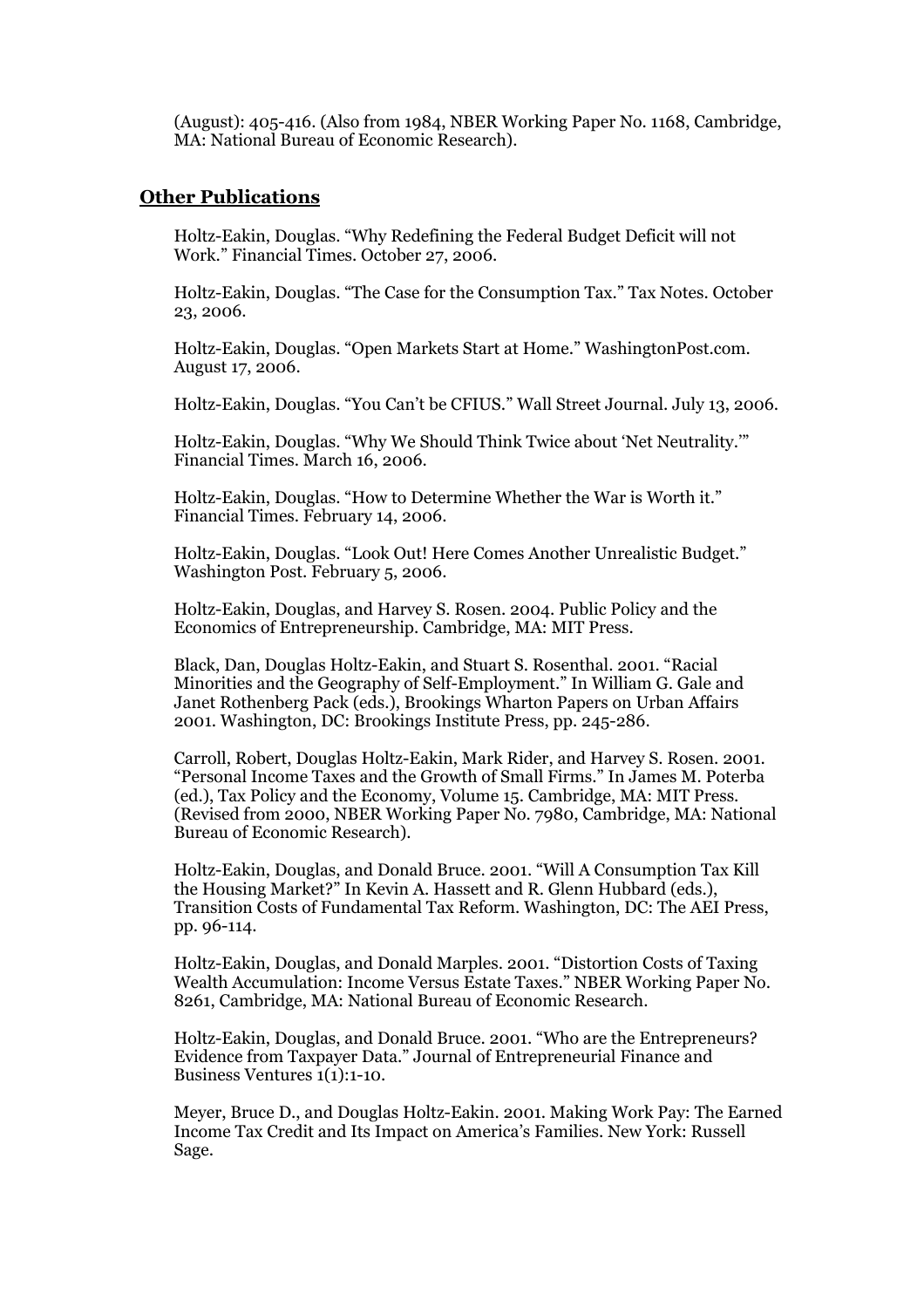Holtz-Eakin, Douglas. 2000. "Comment." In William G. Gale and Janet Rothenburg Pack (eds.), Brookings Wharton Papers on Urban Affairs 2000. Washington, DC: Brookings Institution Press, pp. 269-272.

Dickert-Conlin, Stacy, and Douglas Holtz-Eakin. 2000. "Employee-Based versus Employer-Based Subsidies to Low-Wage Workers: A Public Finance Perspective." In Rebecca Blank and David E. Card (eds.), Finding Jobs: Work and Welfare Reform. New York: Russell Sage Foundation, pp. 262-295.

Carroll, Robert, Douglas Holtz-Eakin, Mark Rider, and Harvey S. Rosen. 2000. "Entrepreneurs, Income Taxes, and Investment." In Joel Slemrod (ed.), Does Atlas Shrug? The Economic Consequences of Taxing the Rich. NY: Russell Sage Foundation, pp. 427-455. (Revised from 1998, NBER Working Paper No. 6374, Cambridge, MA: National Bureau of Economic Research).

Bruce, Donald, Douglas Holtz-Eakin, and Joseph Quinn. 2000. "Self-Employment and Labor Market Transitions at Older Ages." Boston College Working Papers in Economics 490. Department of Economics, Boston, MA: Boston College, November.

Holtz-Eakin, Douglas. 1999. "Helping the Working Poor: Employer- vs. Employee-Based Subsidies," Center for Policy Research Policy Brief 14, The Maxwell School. Syracuse, NY: Syracuse University, August.

Holtz-Eakin, Douglas. 1999. "The Death Tax: Investment, Employment, and Entrepreneurs." Tax Notes 84(5) (August 2):782-792.

Holtz-Eakin, Douglas, and Harvey S. Rosen. 1999. "Cash Constraints and Business Start-Ups: Deutschmarks Versus Dollars." Center for Policy Research Working Paper No. 11. The Maxwell School. Syracuse, NY: Syracuse University, June.

Holtz-Eakin, Douglas, David Joulfaian, and Harvey S. Rosen. 1999. "Estimating the Income Effect on Retirement." Center for Policy Research Aging Studies Program Paper No. 18. Maxwell Center for Demography and Economics of Aging. Syracuse, NY: Syracuse University, April.

Burkhauser, Richard V., Douglas Holtz-Eakin, and Stephen E. Rhody. 1998. "Mobility and Inequality in the 1980s: A Cross-National Comparison of the United States and Germany." In Stephen Jenkins, Arie Kapteyn, and Bernard van Praag (eds.), The Distribution of Welfare and Household Production: International Perspectives. Cambridge, UK: Cambridge University Press, pp. 111-175.

Holtz-Eakin, Douglas, Zsuzsanna Fluck, and Harvey S. Rosen. 1998. "Where Does the Money Come From? The Financing of Small Entrepreneurial Enterprises." Metropolitan Program Studies Paper No. 191. The Maxwell School. Syracuse, NY: Syracuse University, July.

Gale, William G., and Douglas Holtz-Eakin. 1997. "Fundamental Tax Reform and the Small Business Sector." Research Institute for Small and Emerging (RISE) Business, November.

Holtz-Eakin, Douglas. 1997. "The Uneasy Empirical Case for Abolishing the Estate Tax." New York University Tax Law Review 51(3):601-622.

Holtz-Eakin, Douglas. 1996. "Comments on 'Taxes, Mortgage Borrowing, and Residential Land Prices.'" In Henry J. Aaron and William G. Gale (eds.),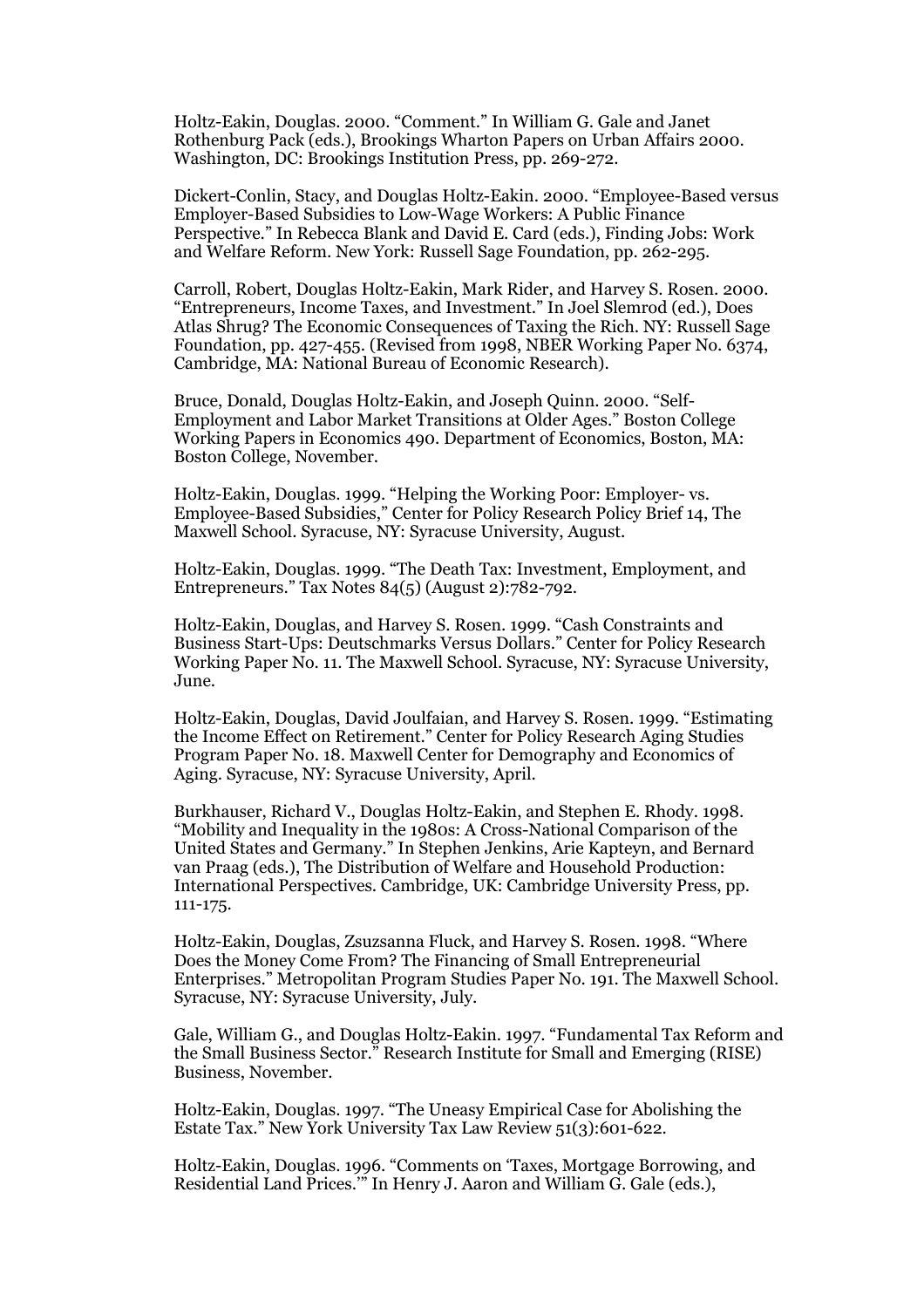Economic Effects of Fundamental Tax Reform. Washington, DC: The Brookings Institution, pp. 198-208.

Holtz-Eakin, Douglas. 1996. "Presidential Politics and the Flat Tax Issue." Syracuse University Magazine 13(1) (Fall):34-35.

Holtz-Eakin, Douglas. 1995. "Public Policy and Entrepreneurship." Center for Policy Research Policy Brief 5. The Maxwell School. Syracuse, NY: Syracuse University.

Dunn, Thomas, and Douglas Holtz-Eakin. 1995. "Capital Market Constraints, Parental Wealth, and the Transition to Self-Employment among Men and Women." NLS Discussion Paper Series. United States Department of Labor (August).

Holtz-Eakin, Douglas. 1995. "Is Health Insurance Crippling Start-Up Business?" Health Care Quarterly, CNY Business Journal (March 6).

Holtz-Eakin, Douglas. 1994. "Health Insurance Provision and Labor Market Efficiency in the United States and Germany." In Rebecca M. Blank (ed.), Social Protection versus Economic Flexibility: Is There a Tradeoff? Chicago: University of Chicago Press, pp. 157-187.

Holtz-Eakin, Douglas, and Timothy M. Smeeding. 1994. "Income, Wealth, and Intergenerational Economic Relations of the Aged." In Linda G. Martin, and Samuel H. Preston (eds.), Demography of Aging. Washington, DC: National Academy of Sciences Press, pp. 102-148.

Holtz-Eakin, Douglas, and Richard V. Burkhauser. 1993. "Changes in the Distribution of Wage Earnings During the Growth Years of the 1980s: A Cross-National Comparison of the United States and Germany." Viertel Jahrs Hefte Zur Wirtschaftsforschung, No. 3-4. Douglas Holtz-Eakin Curriculum Vitae December 2003

Holtz-Eakin, Douglas. 1993. "Comments on 'Macroeconomic Relationships between Public Spending on Infrastructure and Private Sector Productivity in the United States.'" In Jack Mintz and Ross Preston (eds.), Infrastructure and Competitiveness, John Deutsch Institute for the Study of Economic Policy, pp. 111-121.

Holtz-Eakin, Douglas. 1993. "Is Health Insurance Crippling the Labor Market?" Levy Institute Public Policy Brief No. 97 (December). Annandale-on-Hudson, NY: The Jerome Levy Economics Institute.

Holtz-Eakin, Douglas. 1993. "Comment on Alicia Munnell." Journal of Economic Perspectives (Fall) 1993, pp. 231-234.

Holtz-Eakin, Douglas. 1993. "Why a Federal Plan Isn't Needed." Spectrum: The Journal of State Government 66(4) (Fall):35-44.

Holtz-Eakin, Douglas. 1993. "Demographics, Political Power, and Economic Growth." Public Finance/Finances Publiques 48(Supplement):349-365.

Holtz-Eakin, Douglas. 1993. "New Federal Spending for Infrastructure: Should We Let This Genie Out of the Bottle?" Levy Institute Public Policy Brief No. 4, Annandale-on-Hudson, NY: The Jerome Levy Economics Institute.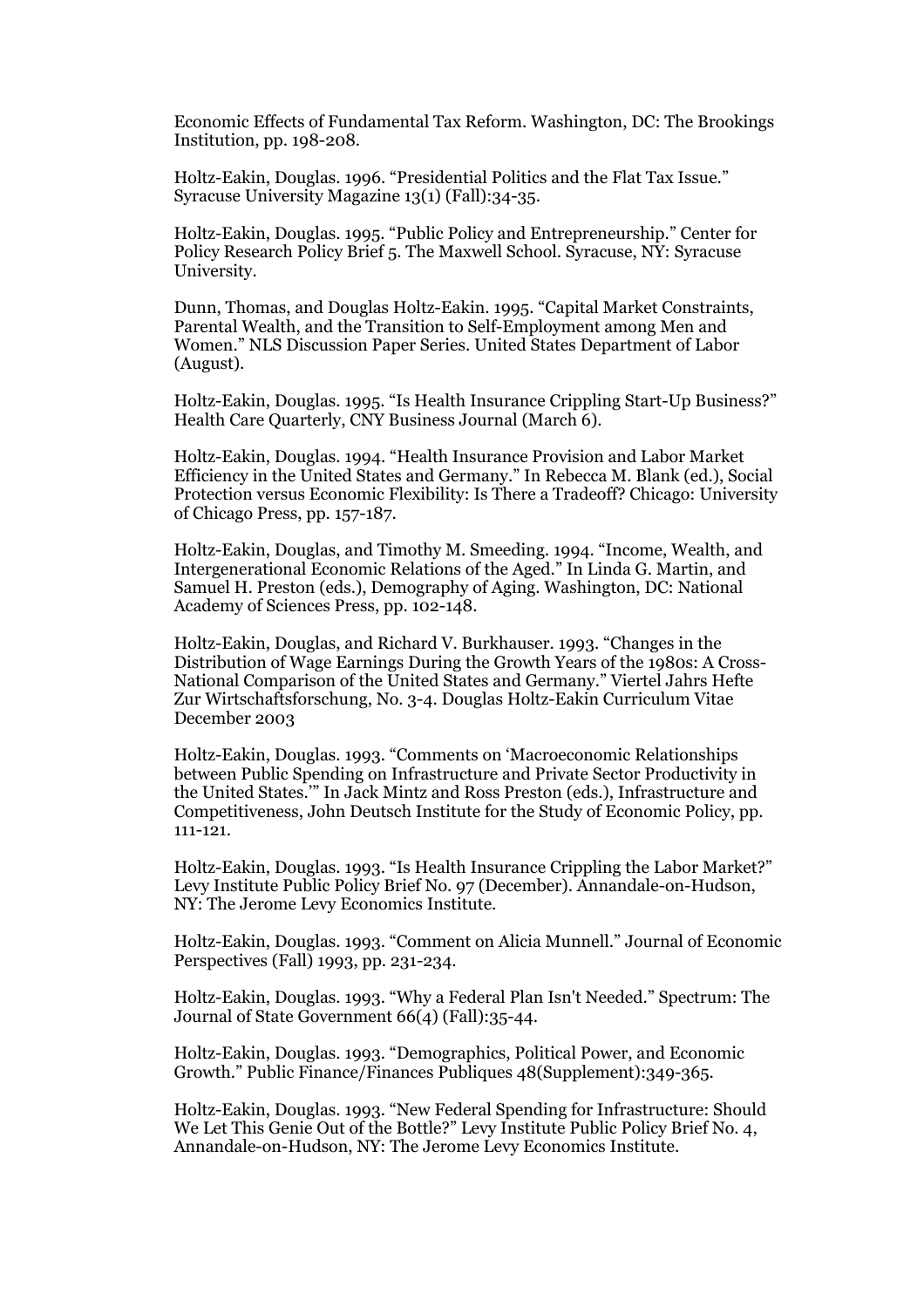Holtz-Eakin, Douglas. 1992. Demographics, Political Power and Economic Growth: Metropolitan Studies Program the Maxwell School of Citizenship and Public Affairs, Syracuse, New York. Syracuse, NY: Syracuse University Metropolitan Studies.

Holtz-Eakin, Douglas, Brian F. Madigan, and Peter M. Taylor. 1990. "Developments in 1989 and Future Prospects." In Economic Report of the President (Chapter 2) (February):33-61.

Holtz-Eakin, Douglas, Susan M. Collins, Brian F. Madigan, and Jeremy C. Stein. 1990. "Design of Fiscal, Monetary, and Financial Policies." In Economic Report of the President (Chapter 3) (February):63-107.

Holtz-Eakin, Douglas, and Marc. S. Robinson. 1990. "Investing in America's Future." In Economic Report of the President (Chapter 4) (February):109-142.

Holtz-Eakin, Douglas. 1989. "The Spillover Effects of State-Local Capital." Department of Economics Discussion Paper No. 435. NY: Columbia University.

Holtz-Eakin, Douglas. 1988. "Private Output, Government Capital, and the Infrastructure 'Crisis'." Department of Economics Discussion Paper No. 394. NY: Columbia University, May.

Holtz-Eakin, Douglas, and Therese J. McGuire. 1988. "Will They Know Me When I'm Gone? An Epitaph for Federal General Revenue Sharing." Department of Economics Discussion Paper No. 385. NY: Columbia University, March.

Holtz-Eakin, Douglas, and Therese J. McGuire. 1988. "State Grants-in-Aid and Municipal Government Budgets: A Case Study of New Jersey." In Michael E. Bell (ed.), Research in Urban Economics Volume 7. New York: JAI Press, pp. 229-265.

Holtz-Eakin, Douglas, and Harvey S. Rosen. 1988. "Tax Deductibility and Municipal Budget Structure." In Harvey S. Rosen (ed.), Fiscal Federalism: Quantitative Studies, Chicago: University of Chicago Press, pp. 107-126. (Revised from 1987, NBER Working Paper No. 2224, Cambridge, MA: National Bureau of Economic Research).

Holtz-Eakin, Douglas. 1987. "TRA86: Simplicity, Equity, and Efficiency." Akron Tax Journal 4, pp. 69-82.

Holtz-Eakin, Douglas. 1986. "Expected Future Tax Policy and Tax Exempt Bond Yields: A Comment." In Harvey S. Rosen (ed.), Studies in State and Local Public Finance. Chicago: University of Chicago Press, pp. 49-51.

Blinder, Alan S., and Douglas Holtz-Eakin. 1986. "Inventory Fluctuations in the United States Since 1929." In Robert J. Gordon (ed.), The American Business Cycle: Continuity and Change. Chicago: University of Chicago Press, pp. 183-236. (Revised from 1984, NBER Working Paper No. 1371, Cambridge, MA: National Bureau of Economic Research).

Holtz-Eakin, Douglas. 1986. "Short Run Dynamics of Municipal Budgets." Department of Economics Discussion Paper No. 320. NY: Columbia University, March.

## **Unpublished Papers**